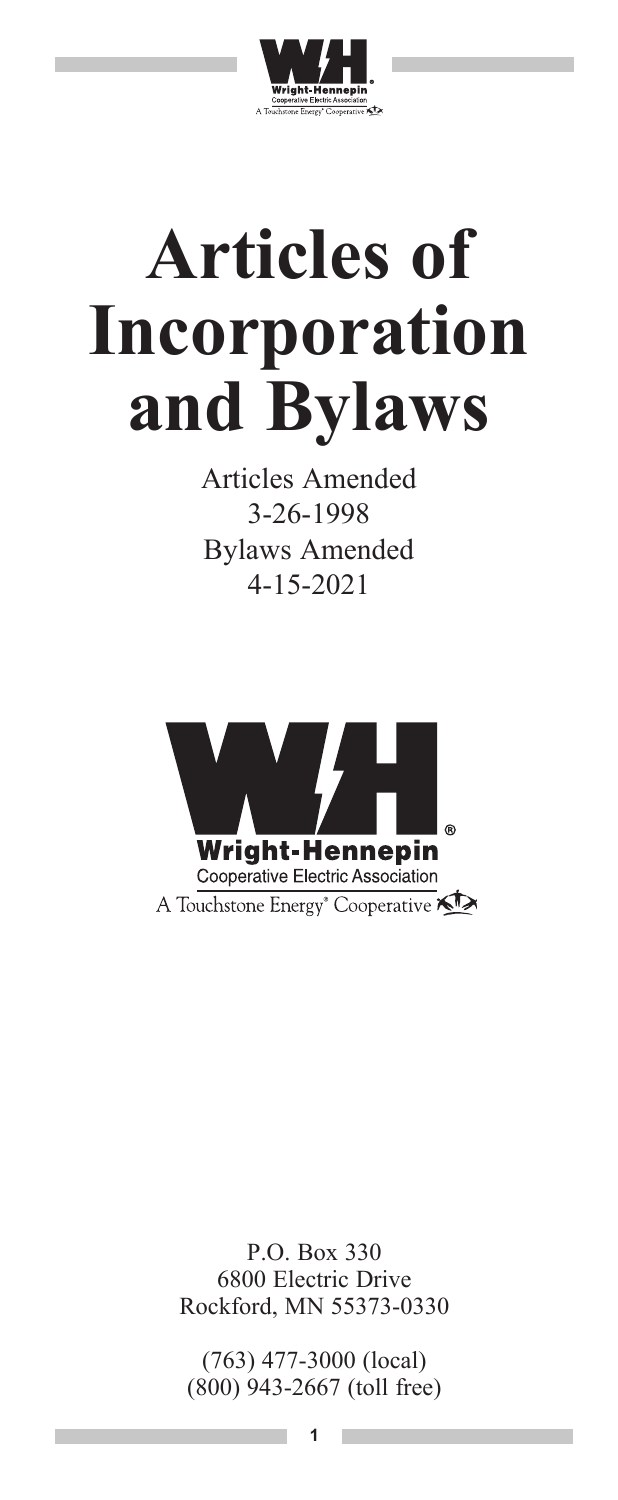

## **RESTATED ARTICLES OF INCORPORATION OF WRIGHT-HENNEPIN COOPERATIVE ELECTRIC ASSOCIATION**

The Articles of Incorporation of Wright-Hennepin Cooperative Electric Association are amended and restated as follows:

#### **ARTICLE I**

**Section 1.** The name of this Association shall be Wright-Hennepin Cooperative Electric Association.

**Section 2.** The business of this Association shall be conducted upon the cooperative plan.

**Section 3.** The purposes of the Association are to sell, provide, deliver, furnish or distribute electric energy and other services to its members and patrons and to engage in any other lawful business.

**Section 4.** The Association shall be authorized to exercise and enjoy all of the powers, rights and privileges granted to or conferred upon associations of the character of this Association by the laws of the State of Minnesota now or hereafter in force.

**Section 5.** The registered office and principal place of business of the Association is at 6800 Electric Drive, Rockford, Minnesota 55373.

#### **ARTICLE II**

The period of duration of this Association shall be perpetual.

#### **ARTICLE III**

**Section 1.** This Association is organized on a non-stock, membership basis.

**Section 2.** Members shall have only one vote in the affairs of this Association and the membership in this Association shall not be transferable except with the approval and consent of the Board of Directors of this Association.

**Section 3.** The net income of the Cooperative, except for amounts set aside as capital reserves or additional reserves shall be distributed on the basis of patronage as provided in the Bylaws. The records of this Association may show the interest of patrons and members in the reserves.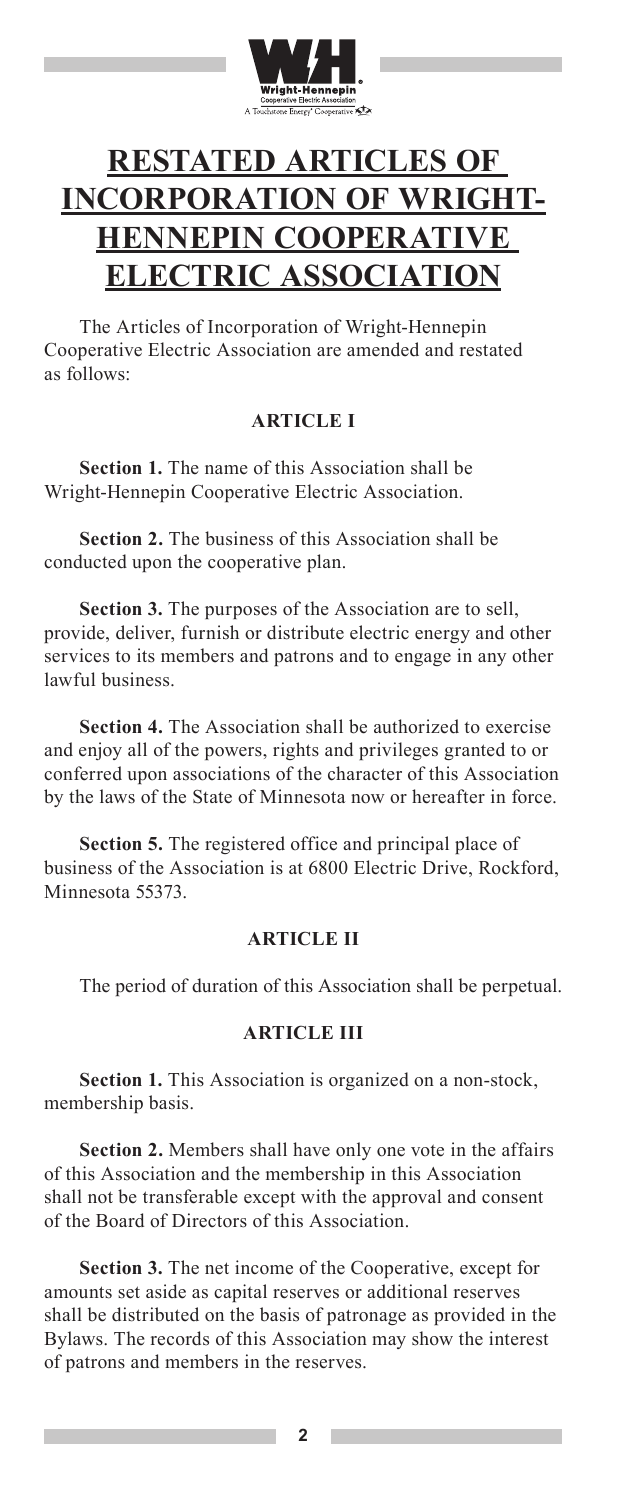

**Section 4.** No interest or dividends shall be paid upon capital furnished to this Association by its members or patrons.

#### **ARTICLE IV**

**Section 1.** The government of this Association and the management of its affairs and business shall be vested in a board of directors consisting of nine members who shall be elected by ballot by the members for such terms as the bylaws may prescribe at the annual meeting of the members. The annual meeting shall be held prior to the month of September of each year on a date and place to be fixed by resolution of the board of directors prior to the mailing or publishing of the notice of said meeting.

**Section 2.** The bylaws of this Association may define and fix the duties and responsibilities of the members, officers and directors and may also contain any other provision for the regulation of the business and affairs of this Association not inconsistent with these Articles of Incorporation or the laws of the State of Minnesota.

**Section 3.** The Board of Directors shall have power to make and adopt such rules and regulations, not inconsistent with these Articles of Incorporation or the bylaws of this Association or the laws of the State of Minnesota, as it may deem advisable for the management, administration and regulation of the business and affairs of this Association.

#### **ARTICLE V**

To the fullest extent permitted by laws governing cooperative associations, as the same exists or may hereafter be amended, a director of this Association shall not be personally liable to the Association or its members for monetary damages for breach of fiduciary duty as a director.

#### **ARTICLE VI**

The Association reserves the right to amend, alter, change or repeal any provision contained in these Articles of Incorporation in the manner prescribed by law.

### **BYLAWS**

#### **ARTICLE I MEMBERS**

**Section 1. Qualifications and Obligations**. Any person or entity shall become a member in the Cooperative by taking delivery of electric energy from facilities owned by this Cooperative. Each member, upon the request and at no cost to the Cooperative, shall execute and deliver any easements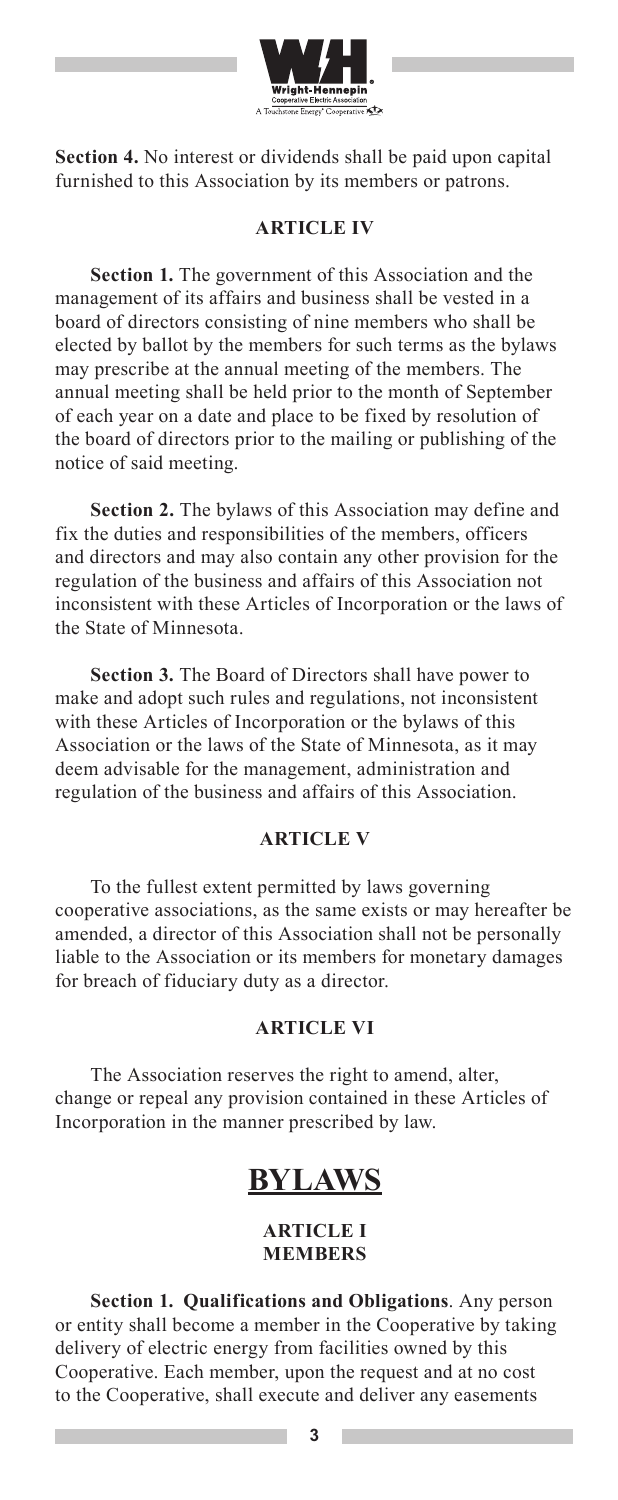

on property owned or controlled by the member for the construction, operation, and maintenance of electric facilities which are reasonably necessary to serve the member. The member shall comply with the Articles of Incorporation, these Bylaws, and such rules and regulations as may be adopted by the Board of Directors. The Cooperative shall maintain appropriate membership records.

**Section 2. Membership.** No person may have more than one membership in the Cooperative. Persons may hold a joint membership in the Cooperative. Upon the death of either joint member, the joint membership shall be converted to an individual membership, and all capital credit rights shall transfer to the surviving joint member or members automatically. However, the estate of the deceased joint member shall not be released from any debts or liabilities to the Cooperative.

The Cooperative may suspend a membership if a member temporarily ceases using Cooperative service as determined by the Board, upon request of a member, when a landlord member transfers bill payment responsibility to the landlord's tenant of landlord's electric service, or for other good cause. Upon suspension, a member may not receive notice, nominate, vote, remove, demand, request, petition, consent, or otherwise act as provided in these bylaws.

**Section 3. Removal of Directors and Officers.** The members shall have the power to remove any director or officer for cause. Any member may bring charges, which shall be specifically stated, against an officer or director by filing them in writing with the Secretary, together with a petition signed by 10% of the members, requesting removal of the officer or director in question. Such charges must be filed at least 30 days before either an annual or special meeting at which the removal request will be acted upon by the members. The Secretary shall immediately inform the officer or director against whom such charges have been brought in writing of such charges. Such officer or director shall have the right to counsel, present evidence, and to be heard in person at such meeting, and the member or members bringing such charges shall have the same right. If more than one director or officer has been charged, voting shall be upon each director or officer separately. The removal shall be voted upon at such meeting and any vacancy created by such removal may be filled by the members at such meeting.

**Section 4. Dispute Resolution.** Any and all disputes, claims, or controversies arising from or related in any way to the Cooperative's provision of electricity or other services, or in its furnishing of any goods, or in the conduct of its operations, other than disputes or claims relating to the payment for electrical energy and/or other services provided by the Cooperative, that are not resolved by agreement of the parties, shall, at the request of either party, be resolved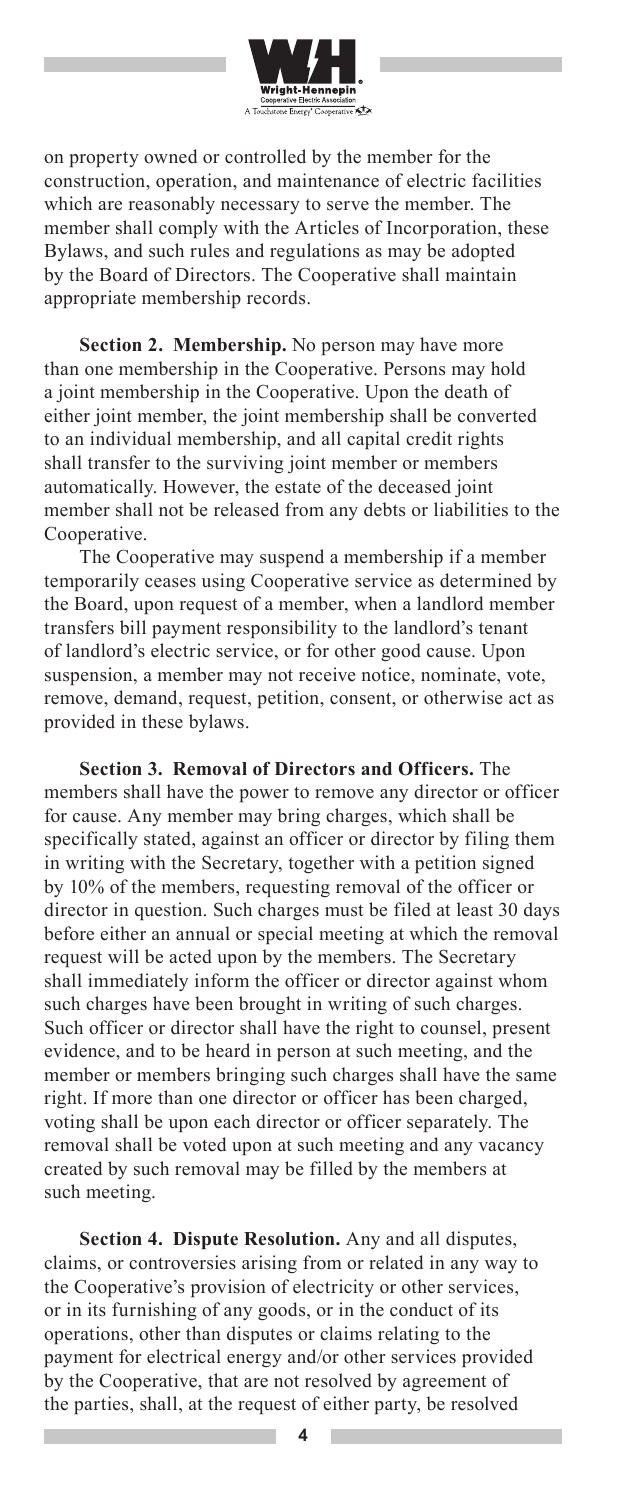

by binding arbitration. In the event the arbitration involves claims of \$100,000 or more, there shall be three (3) arbitrators, one picked by each party and a third selected by the two (2) arbitrators selected by the parties. In the event the dispute involves less than \$100,000, there shall be one (1) arbitrator. If the parties cannot agree on an arbitrator, the determination shall be made by the Minnesota District Court in either Hennepin or Wright County, Minnesota. The arbitration shall take place in either Hennepin or Wright County, Minnesota, or as close to this location as possible, under and pursuant to the rules contained in Chapter 572B of Minnesota Statutes, known as the Uniform Arbitration Act. The determination of any dispute in arbitration shall be governed by the laws of the State of Minnesota, including the Frye-Mack Standard and not the Daubert Standard with respect to testimony of experts. The cost of the arbitrators and the filing fees shall be shared equally by the parties.

All disputes between the parties must be arbitrated individually, and not through a Class Action.

Each member of the Cooperative, by virtue of their membership, agrees to arbitrate any and all claims or controversies according to these bylaws and the regulations and policies prescribed by the Board of Directors and further agrees to abide by and comply with any arbitration award. This agreement to arbitrate disputes shall survive any withdrawal from or termination of a member's membership in the Cooperative.

**Section 5. Provision of Cooperative Service.** A member shall comply with any reasonable procedure required by the Cooperative regarding the provision of Cooperative service, including, but not limited to, the following:

- (a) Based upon different costs of providing Cooperative service to different groups of members, the Cooperative may charge each group a different rate or price for providing the Cooperative service.
- (b) The Cooperative may construct, operate, relocate, reconstruct, and maintain an above or below ground electric distribution line or system on or under the member's property, and above or below the ground upon all streets, roads, or highways abutting the member's property. The Cooperative may read, inspect, replace, or maintain metering and load management control equipment.
- (c) The Cooperative may inspect and make such repairs, changes, alterations, improvements, removals from, substitutions, and additions to its facilities as the Cooperative may from time to time deem advisable.
- (d) All the Cooperative's lines and facilities shall remain the property of the Cooperative.
- (e) The member shall keep the Cooperative's right of way clear of all buildings, structures, or other obstructions.
- (f) The Cooperative shall have the right to access across the member's property to its facilities from the most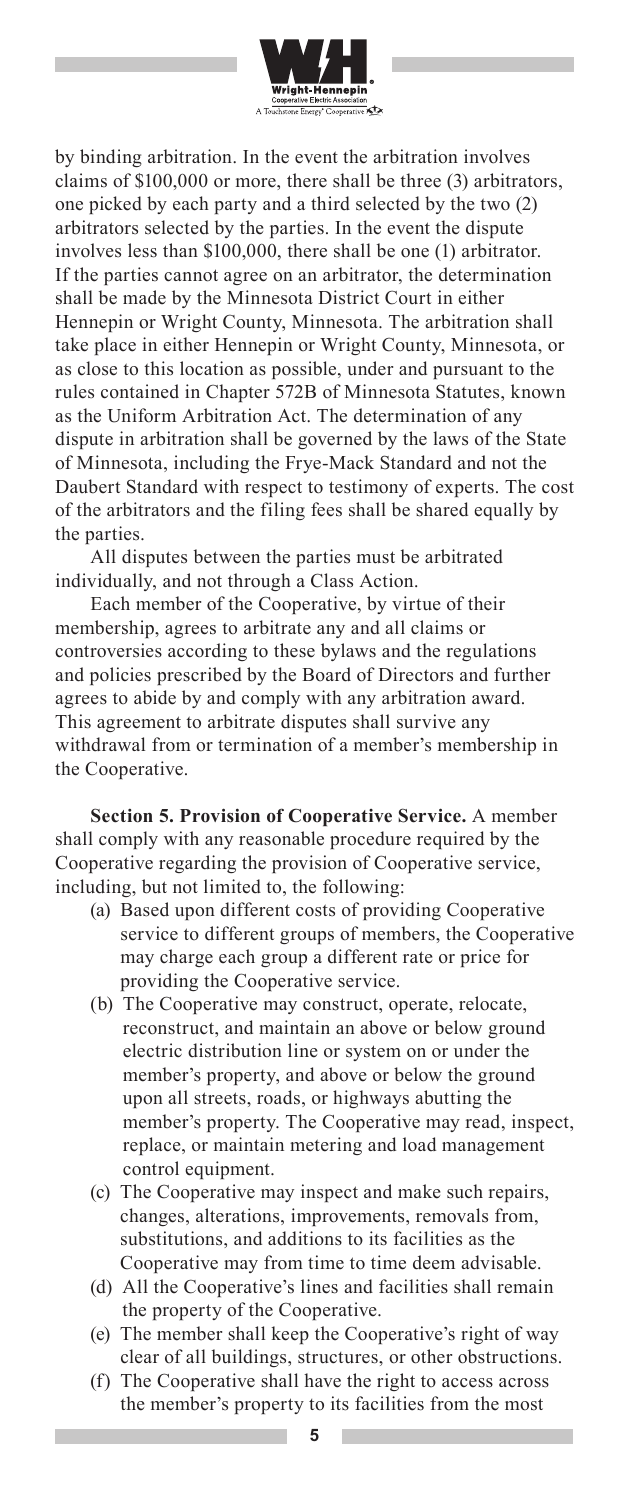

readily and accessible public road or driveway for the purpose of maintaining or working on any part of the electric distribution system.

- (g) The Cooperative may cut, trim, and control trees, shrubbery, and other vegetation on the member's property by machinery, by chemicals, or otherwise to the extent necessary to keep the right of way clear for the Cooperative's line or system, and the Cooperative may cut down from time to time all dead, weak, leaning, or dangerous trees that are reasonably determined to be tall enough to strike the wires in falling.
- (h) Member shall comply with the National Electrical Code, all Minnesota laws regulating the installation of electrical wiring and equipment, and such rules and regulations as may be adopted by the State Board of Electricity, and upon request, member shall provide to the Cooperative proper evidence of compliance with permit requirements prior to connection of electric services.
- (i) The member releases the Cooperative from any and all liability of every kind and nature which may occur from member's defective installation or wiring on the member's property or from the member's failure to inspect that wiring or facilities, and member agrees to hold the Cooperative, its employees, and agents harmless from any and all such liability.
- (j) The Cooperative may license, permit, or otherwise agree to the joint use or occupancy of its lines or system, or if any of its system is placed underground, of the trench and related underground facilities, by any other person, association, or legal entity. The Cooperative may permit the attachment of wires of others to the structures of those electric facilities.
- (k) Member agrees that member will not do any act which will interfere with or harm the Cooperative's electrical system.
- (l) The Cooperative may use Cooperative equipment to measure, collect, maintain, transmit, communicate, and store the aggregate or incremental amount, quantity, or quality of electric energy used by a member and other data or information regarding the member's use of electric energy.
- (m) Member consents to the Cooperative using an automatic telephone dialing system, or an artificial or pre-recorded voice, to contact the member regarding the member's Cooperative service or the member's use of a Cooperative service.
- (n) Member shall pay interest and late fees as reasonably determined by the Board of Directors and all costs, including reasonable attorney collection fees, required to collect or obtain payment of amounts owed but not timely paid to the Cooperative.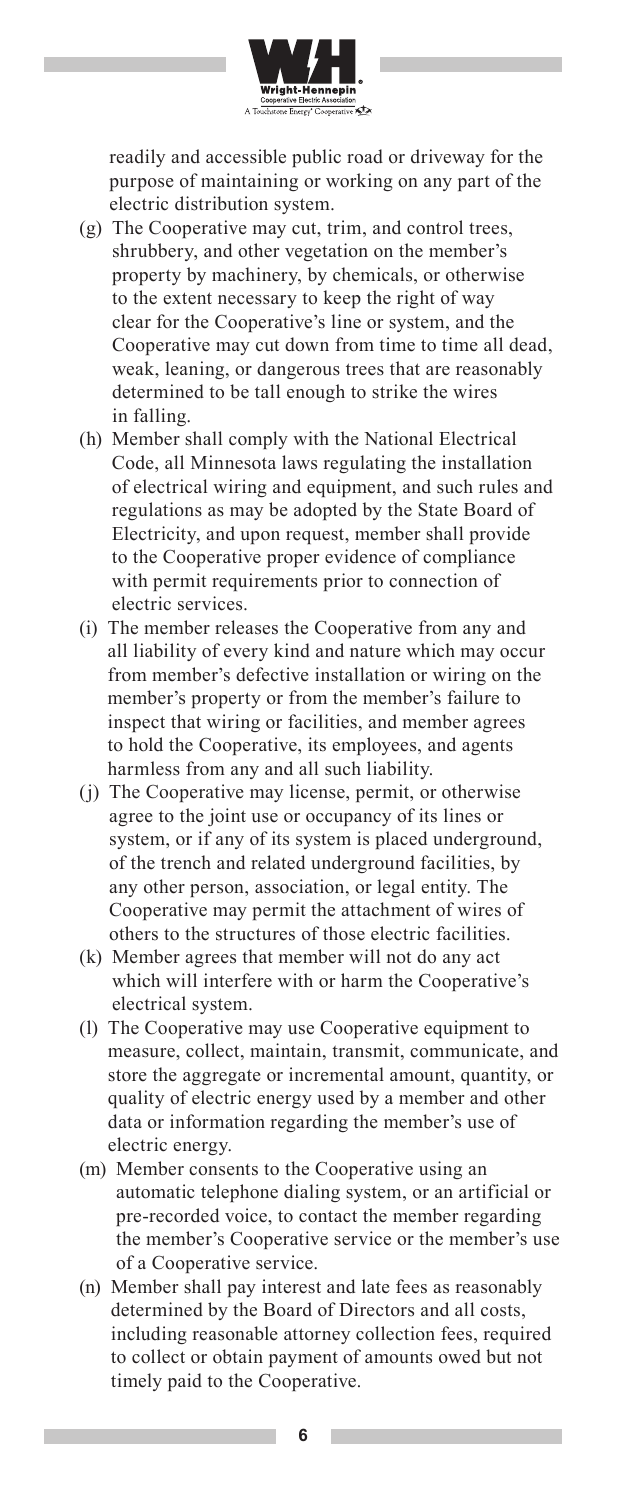

(o) Each member shall indemnify the Cooperative for, and hold the Cooperative harmless from, liabilities, damages, costs, or expenses, including reasonable attorney fees and legal expenses, incurred by the Cooperative, or by a Cooperative director, officer, employee, agent, or representative, and caused by the negligence or willful misconduct of the member or a non-member occupying the same location as the member, or by the unsafe or defective condition of a location occupied by the member.

#### **ARTICLE II MEETINGS OF MEMBERS**

**Section 1. Annual Meeting.** The annual meeting of the members shall be held prior to the month of September of each year on a date and place fixed by resolution of the board of directors prior to the issuance of the notice of said meeting, for the purpose of electing directors, passing upon reports covering the previous fiscal year and transacting such other business as may come before the meeting. If the election of directors shall not be held on the day designated herein for any annual meeting or at any adjournment thereof, the Board of Directors shall cause the election to be held at a special meeting of the members as soon thereafter as conveniently may be. Failure to hold the annual meeting at the designated time shall not work a forfeiture or dissolution of the Cooperative.

**Section 2. Notice of Annual Meeting.** Notice of the annual meeting shall be given by the Secretary by publication in a magazine, periodical, or other publication of the Cooperative that is regularly published and circulated generally among members or by publication in a weekly legal newspaper or newspapers published or circulated in the counties where the Cooperative operates at least two (2) weeks previous to the date of such meeting, or by mailing notice thereof to each and every member personally not less than fifteen (15) days previous to the date of such meeting. If mailed, such notice shall be deemed to be delivered when deposited in the United States mail, addressed to the member at his address as it appears on the records of the Cooperative, with postage thereon prepaid. In case of a joint membership, notice given to either joint members shall be deemed notice to both joint members. Alternatively, if permitted and as required by law, notice may be given to the members electronically.

**Section 3. Special Meetings.** Special meetings of the members may be called by a majority of the directors or upon a written petition signed by at least twenty percent (20%) of all members. Special meetings of the members may be held at any place within the area served by the Cooperative specified in the notice of the special meeting.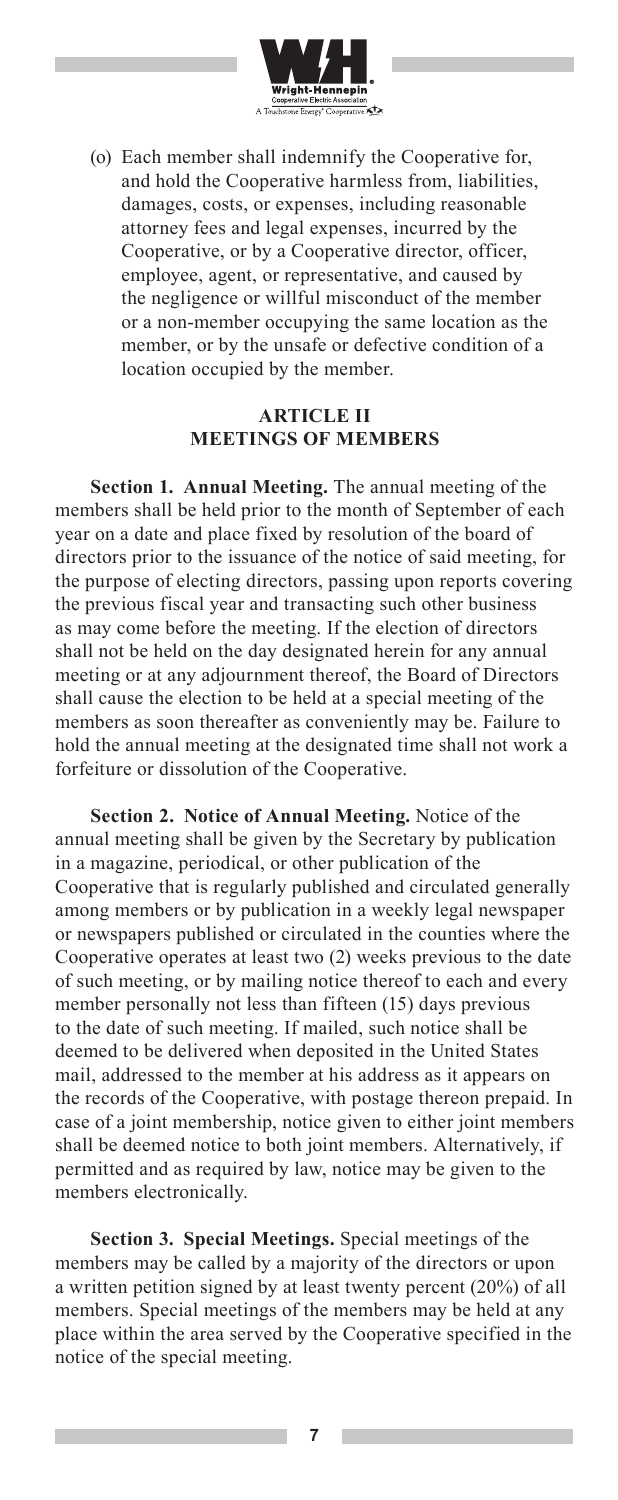

**Section 4. Notice of Special Meeting.** It shall be the duty of the Chair to cause the Secretary to give notice of the time, place and purpose of a special meeting, either by publication in a magazine, periodical, or other publication of the Cooperative that is regularly published and circulated generally among members or by publication in a legal newspaper or newspapers published or circulated in the counties where the Cooperative operates at least two (2) weeks previous to the date of such meeting or by mailing notice thereof to each and every member personally not less than fifteen (15) days previous to the date of such meeting. If mailed, such notice shall be deemed to be delivered when deposited in the United States mail addressed to the member at his address as it appears on the records of the Cooperative with postage thereon prepaid. Such notice shall be issued within ten (10) days from and after the date of the presentation of the written petition mentioned in Section 3 of this Article II, and such special meeting shall be held within thirty (30) days from and after the date of the presentation of such petition. The failure of any member to receive notice of an annual or special meeting of the members shall not invalidate any action which may be taken by the members at any such annual or special meeting. In case of a joint membership, notice given to either joint member shall be deemed notice to both joint members. Alternatively, if permitted and as required by law, notice may be given to the members electronically.

**Section 5. Quorum.** The number of members to constitute a quorum shall be fifty (50) members present or represented by mail ballot or electronic vote. In case of a joint membership, the presence at a meeting of either or both joint members, shall be regarded as the presence of one member. If less than a quorum is present at any meeting a majority of those present may adjourn the meeting, provided a new notice is submitted, by mail, publication, and/or electronically as permitted by law, to each member specifying the time and place of such adjourned meeting.

**Section 6. Establishment of a Quorum.** The attendance of a sufficient number of members to constitute a quorum at any meeting shall be established by registration, mail ballot or electronic ballot, which shall be verified by the Chair and Secretary and shall be reported in minutes of such meeting. In case of a joint membership, registration of either joint member or both, shall be regarded as the registration of one member.

**Section 7. Member Voting.** Each member shall be entitled to one (1) vote and no more upon each matter submitted to a vote at a meeting of the members. At all meetings of the members at which a quorum is present all questions shall be decided by a vote of a majority of the members voting thereon at such meeting, except as otherwise provided by law, the articles of incorporation of the Cooperative or these bylaws. Joint members shall be entitled to one (1) vote and no more upon each matter submitted to a vote at a meeting of the members.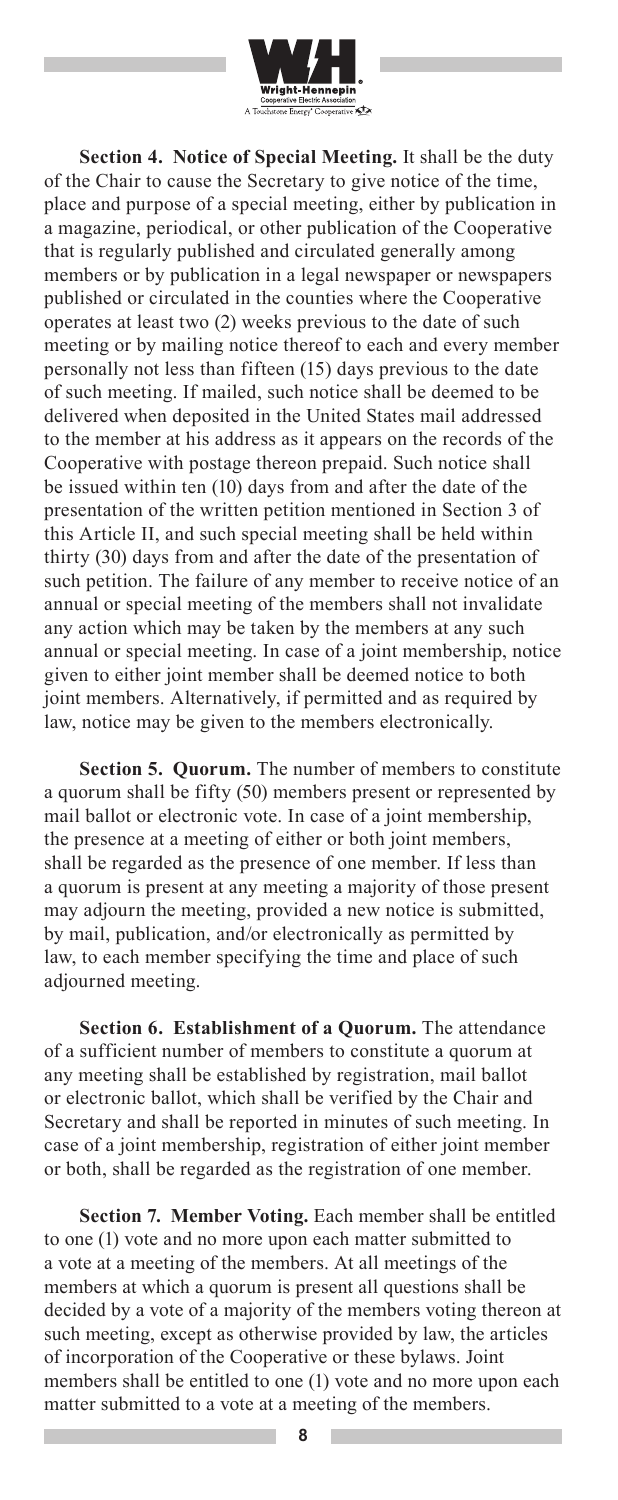

No member shall be entitled to vote by proxy; except that whenever a vote of the members is required or provided for on any matter, including a petition to regulate the Cooperative under the Minnesota Public Utilities Commission or deregulate the Cooperative, as the case may be, the spouse of a member may vote on behalf of the member unless the member has indicated otherwise to the Cooperative.

A member shall be entitled to submit a vote at a meeting of the members on any director election, motion, resolution, amendment, or any other matter which is submitted to members for a vote at such meeting by any one (but not more than one) of the following means: (a) in person, (b) by mail, or (c) by electronic means; in all instances in accordance with procedures authorized by the Board of Directors.

**Section 8. Voting by Mail.** For any annual or special meeting at which the members will vote upon any motion, resolution or amendment, the Secretary shall mail to each member with the notice of the meeting a ballot marked "Meeting Ballot", in a form prescribed by the Board of Directors containing the exact text of each proposed motion, resolution or amendment to be acted upon at such meeting. For meetings at which any Director election(s) will be held, the Secretary shall mail to each member with the notice of the annual meeting a ballot marked "Ballot for Directors", in a form prescribed by the Board of Directors, containing the name, residence, and District of each candidate running for a Director position, the manner by which the candidate was nominated, and listing the candidates alphabetically on the Ballot for Directors. Each Meeting Ballot and Ballot for Directors shall contain a means by which a member may indicate his/her/its affirmative or negative vote on a motion, resolution, or amendment or his/her/its vote for a Director election candidate, and shall specify the date and time by which a ballot must be received by the Cooperative to be counted. A member opting to vote by mail shall express his/her/its choice by marking in the appropriate area upon such ballot(s) and mail or deliver the ballot(s) to the Cooperative, or to a place designated by the Cooperative, in a plain, sealed envelope inside another envelope bearing the member's name. If a properly completed and submitted ballot of a member is received by the Cooperative by the time on the date of the annual meeting specified by the Board of Directors, the ballot shall be accepted and counted as the vote of the member at such meeting. Any ballot not properly completed or submitted, or not timely received, shall be invalid. The failure of any member to receive a copy of any motion, resolution, amendment, candidate slate, or a ballot shall not invalidate any action which may be taken by the members at any meeting.

**Section 9. Voting By Electronic Means.** For any annual or special meeting at which the members will vote upon any director election, motion, resolution, or amendment, or any other matter which is submitted to members for a vote at such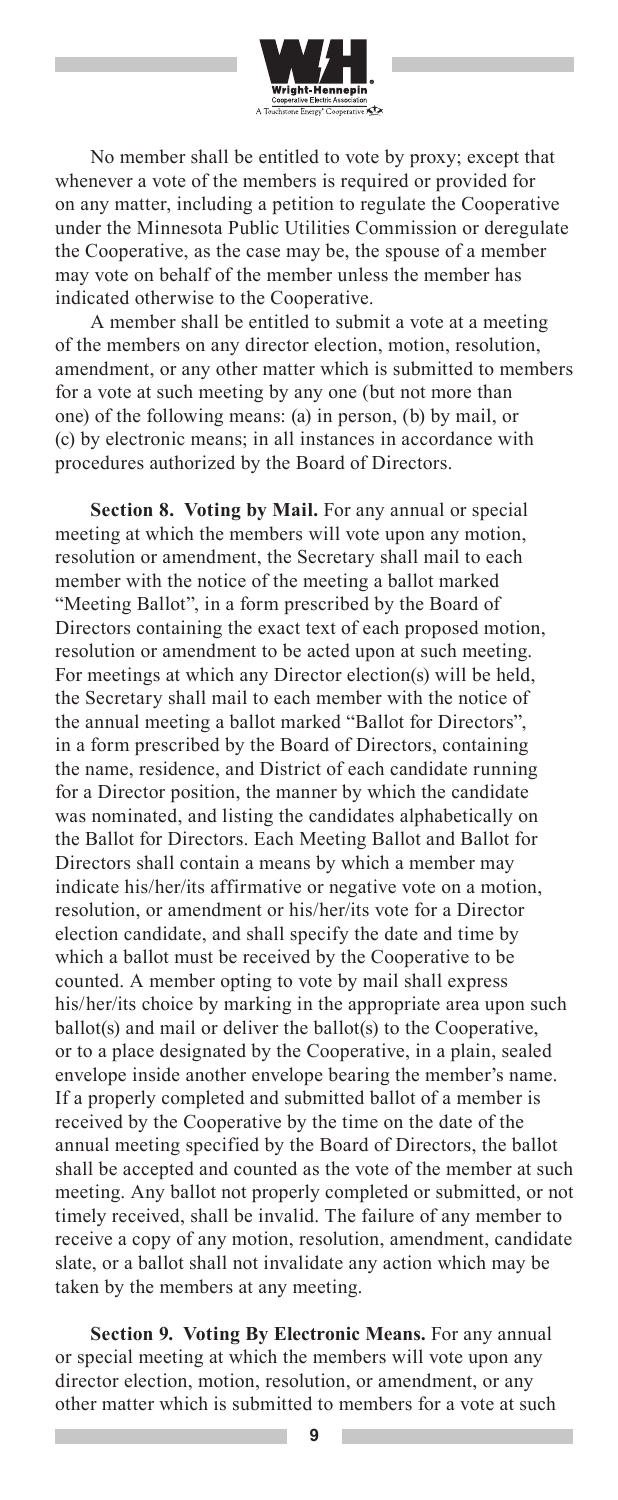

meeting, at the discretion and option of the Board of Directors, and as permitted by law, a Meeting Ballot and/or a Ballot for Directors, as the case may be, each in a form prescribed by the Board of Directors, will be made available by electronic means in accordance with procedures authorized by the Board of Directors, including a means by which a member may indicate his/her/its affirmative or negative vote on a motion, resolution or amendment or his/her/its vote for a Director election candidate. The procedures shall specify the date and time by which an electronic ballot must be received by the Cooperative, or its designee, to be counted. If a properly completed and submitted ballot of a member is received by the Cooperative, or its designee, through electronic means by the time on the date of the annual meeting specified by the Board of Directors, the ballot shall be accepted and counted as the vote of the member at such meeting. Any ballot not properly completed or submitted, or not timely received, shall be invalid. The failure of any member to receive a copy of any motion, resolution, amendment, candidate slate, or a ballot by electronic means shall not invalidate any action which may be taken by the members at any meeting.

**Section 10. Order of Business.** The order of business at the annual meeting of the members shall be determined by the Board of Directors.

**Section 11. Postponement of Meetings of the Members.** In the event of inclement weather or the occurrence of a catastrophic event, natural disaster, pandemic, epidemic, or other good cause, any annual, special, or district meeting of the members may be postponed and rescheduled by the Chair, or in the Chair's absence, by any other available officer of the Board. Notice of the postponement and rescheduling shall be given by the Cooperative in any media of general circulation or broadcast serving the area served by the Cooperative.

#### **ARTICLE III DIRECTORS**

**Section 1. General Powers.** The business and affairs of the Cooperative shall be managed by a board of nine (9) directors, which shall exercise all of the powers of the Cooperative except such as are by law or by the articles of the incorporation of the Cooperative or by these bylaws conferred upon or reserved to the members.

**Section 2. Qualifications and Tenure.** Members shall be eligible to be nominated or elected or to remain a Director provided that:

- (a) They are a natural person and are purchasing and taking delivery of electric energy at their legal residence from the Cooperative or from an organization furnishing electric power to the Cooperative,
- (b) They have the capacity to enter legally binding contracts;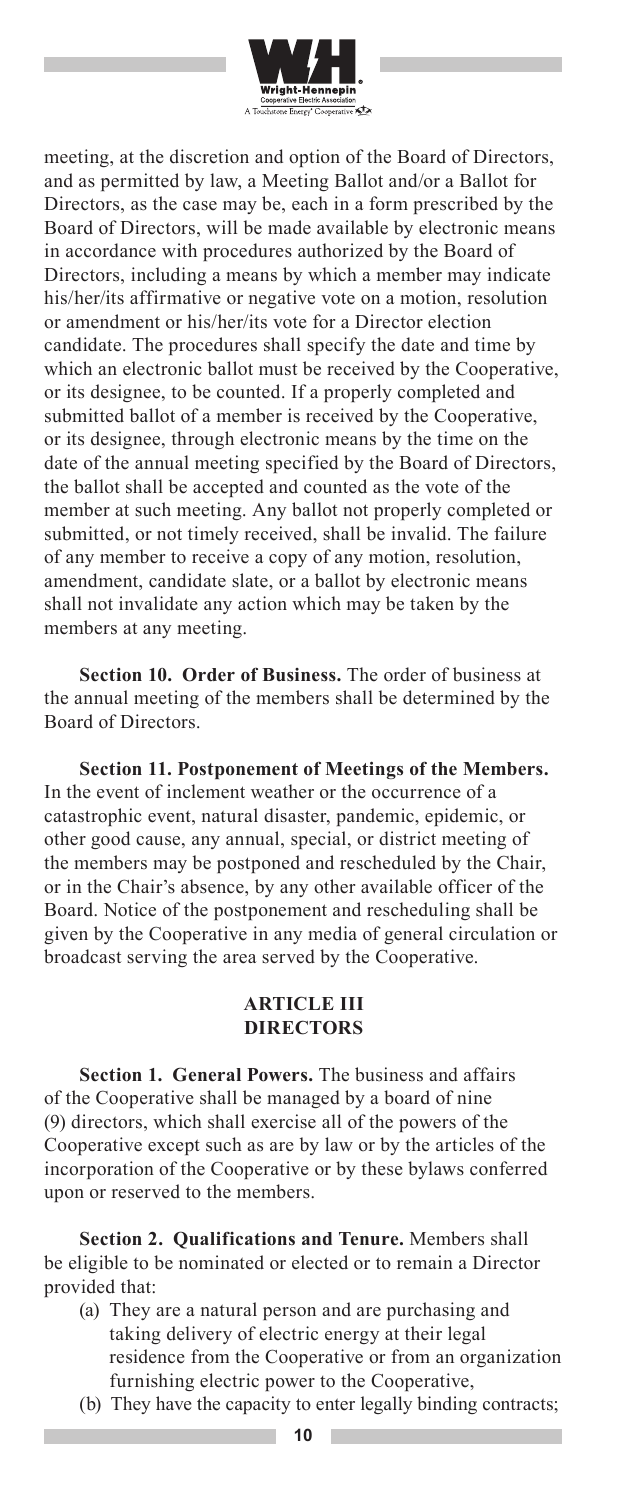

- (c) They have not been convicted of a felony.
- (d) They are not employed by, materially affiliated with or have a material financial interest in any individual or entity which is:
	- 1. Directly and substantially competing with the Cooperative, or any subsidiaries; or
	- 2. Selling goods and services in substantial quantity to the Cooperative or its subsidiaries; or
	- 3. Possessing a substantial conflict of interest with the Cooperative or its subsidiaries.
- (e) They are not in any way employed by the Cooperative or any of its subsidiaries nor have they been employed by the Cooperative or its subsidiaries within three (3) years of the director's nomination.
- (f) They are not a close relative of any existing Director or existing employee of the Cooperative or its subsidiaries. For the purpose of this section only "close relative" shall mean a person who is either a spouse, child, grandchild, step-child, parent, grandparent, step-parent, brother or sister, by blood or in-law, of the principal.

The Cooperative shall be divided into nine Director Districts with one Director position elected from each District, resulting in a Board of Directors comprised of nine persons. The Cooperative shall stagger Director terms by dividing the total number of authorized Directors (nine) into groups of approximately equal number. Members must annually elect an approximately equal number of Directors. Except as otherwise provided in these Bylaws, a Director's term is three (3) years or until a successor Director is elected or appointed and takes office. A Director's term begins: (1) after the individual consents to being elected or appointed as a Director; and (2) immediately after adjournment of the Member meeting at which elected, or if appointed, at the end of the Board Meeting at which the Director is appointed. A Director's term ends after: (1) a successor Director consents to being elected or appointed as a Director; and (2) immediately after adjournment of the Member meeting at which a successor is elected, or if appointed, at the end of the Board Meeting at which the successor Director is appointed.

A member shall vote for Directors only in the district in which he/she resides. If a member's legal residence is not served by the Cooperative, then the member shall vote in the district where membership is held. The nominee in each district receiving the highest number of votes cast shall be elected, and in the case of a tie vote, the winner shall be determined by a flip of a coin.

Representation on the Board of Directors shall be apportioned equally among the Director Districts in proportion to the number of members residing in each Director District, commencing in the year 2020. The number of members in any one Director District may not vary by more than ten percent (10%) from the average number of members for the Director Districts. At least once every ten (10) years, first beginning in the year 2020, the Board of Directors shall conduct a survey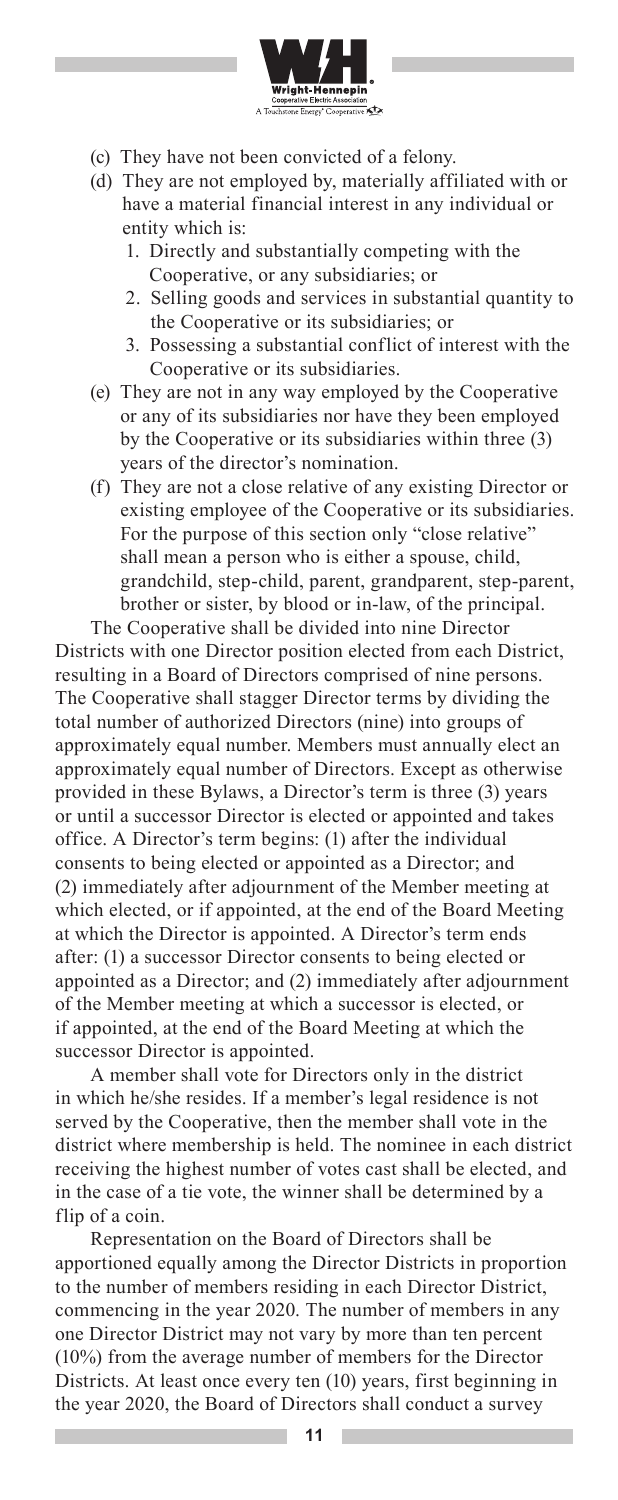

to determine whether the number of members in a Director District has changed. If the number of members in a Director District has changed by fifteen percent (15%) or more from the then most recent apportionment, the Director Districts shall be changed so that representation of the Board of Directors continues to be apportioned equally throughout the Director Districts in proportion to the membership.

**Section 3. Nominations.** Any member who desires to be a candidate for the Board of Directors shall nominate himself/ herself from the district in which he/she maintains legal residence. The member's nomination shall be submitted in written form to the Secretary at least fifty (50) days before the date of the meeting at which directors are to be elected. The Secretary shall prepare and post at the principal office of the Cooperative at least forty-five (45) days before the meeting a list of nominations for directors, but any fifteen (15) or more members may make other nominations in writing over their signatures not less than thirty-five (35) days prior to the meeting and the Secretary shall post the same at the same place where the list of nominations is posted. A ballot marked Ballot for Directors containing the names of all the nominees so posted, alphabetically arranged and stating the residence of each, shall be mailed with the notice of the meeting. The Secretary shall also mail with the notice of the meeting a statement of the number of directors to be elected and showing separately the self-nominations made by the members and the nominations made by petition. The members may at any meeting at which a director or directors shall be removed, as herein-before provided, elect a successor or successors thereto without compliance with the foregoing provisions with respect to nominations. Notwithstanding anything in this section contained, failure to comply with any provisions of this section shall not affect in any manner whatsoever the validity of any election of directors.

**Section 4. Vacancies.** Subject to the provision of these bylaws, with respect to the removal of directors, vacancies occurring in the Board of Directors shall be filled by a majority vote of the remaining directors; and directors thus elected shall serve until the next annual meeting of the members or until their successors shall have been elected and shall have qualified. In the event that a director becomes totally incapacitated, which shall be determined to a reasonable medical certainty, the remaining directors may declare that a vacancy exists and appoint a director who shall serve until the next annual meeting or until a successor has been elected and qualified. If a director is absent without cause from three scheduled board meetings within any one-year period, the remaining directors may declare that a vacancy exists and appoint a director who shall serve until the next annual meeting or until a successor has been elected and qualified.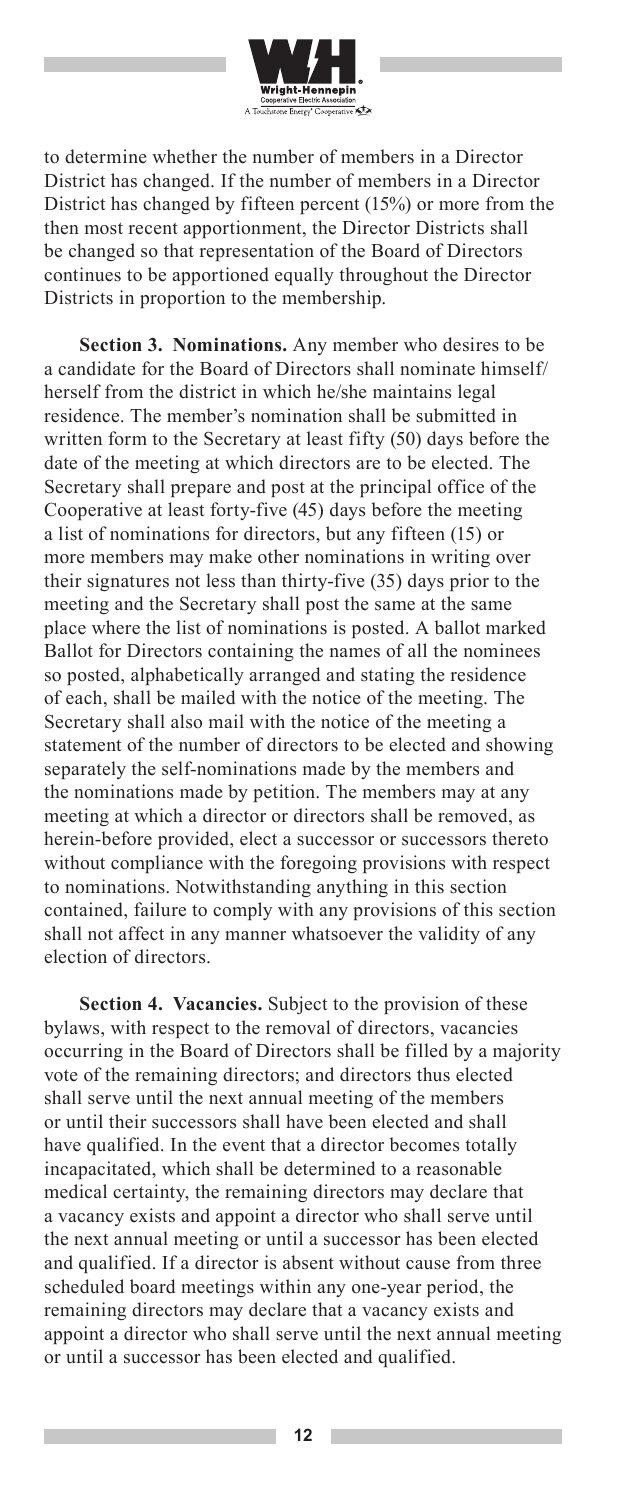

**Section 5. Compensation.** Directors as such shall not receive any salary for their services, but by resolution of the Board of Directors may receive reasonable compensation for service to the Cooperative.

**Section 6. Rules and Regulations.** The Board of Directors shall have power to make and adopt such rules and regulations, not inconsistent with the law, articles of incorporation of the Cooperative or these bylaws, as it may deem advisable for the management, administration and regulation of the business and affairs of the Cooperative.

**Section 7. Accounting System and Reports.** The Board of Directors shall cause to be established and maintained a complete accounting system and shall, after the close of each fiscal year, cause to be made a full and complete audit of the accounts, books, and financial condition of the Association as of the end of such fiscal year. Such audit report shall be performed by a certified public accountant, and a summary of the report shall be made available to the members for inspection.

**Section 8. Director Conduct.** A Director shall discharge his or her duties, including duties as a board committee member:

- (a) In good faith;
- (b) With the care an ordinarily prudent person in a like position would exercise under similar circumstances;
- (c) In a manner the Director reasonably believes to be in the Cooperative's best interests; and
- (d) Consistent with established board policies regarding Director ethics and code of conduct.

The Board of Directors shall have the power to censure, in such form and to such degree as it deems appropriate, any Director who does not conform to the provisions of this section in the discharge of his or her duties. Such censure may, in the discretion of the Board of Directors, include a recommendation to the membership that the Director be removed from office.

#### **ARTICLE IV MEETINGS OF DIRECTORS**

**Section 1. Regular Meetings.** A regular meeting of the Board of Directors may be held without notice other than this bylaw, immediately after and at the same place as the annual meeting of the members. A regular meeting of the board directors shall also be held monthly at such time and place as the Board of Directors may provide by resolution. Such regular monthly meetings may be held without notice other than such resolution fixing the time and place thereof.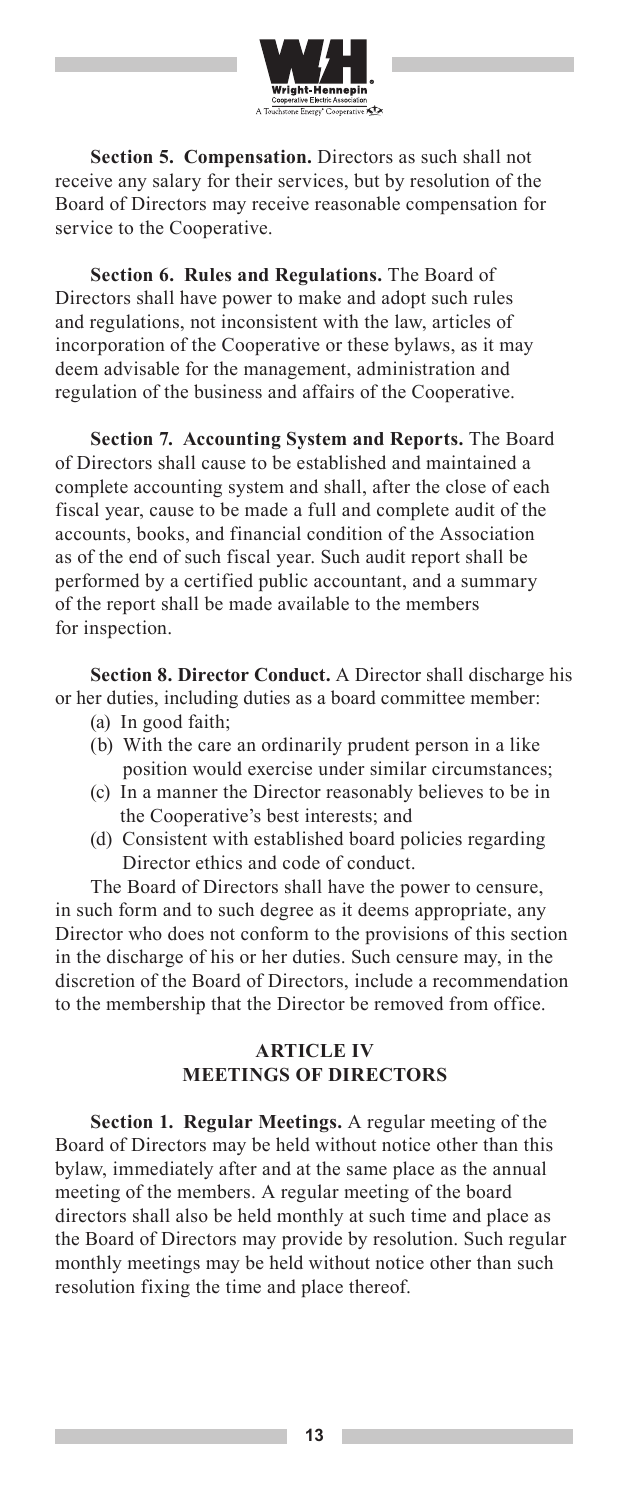

**Section 2. Special Meetings.** Special meetings of the Board of Directors may be called by the Chair or any three (3) directors. The person or persons authorized to call special meetings of the Board of Directors may fix the time and place for the holding of any special meetings of the Board of Directors called by them.

**Section 3. Notice.** Notice of the time, place and purpose of any special meeting of the Board of Directors shall be given at least two (2) days previous thereto, by written notice, delivered personally or mailed, to each director at their last known address. If mailed, such notice shall be deemed to be delivered when deposited in the United States mail so addressed, with postage prepaid thereon. Such notice may also be given by facsimile or electronic mail. The attendance of a director at any meeting shall constitute a waiver of notice of such meeting, except in case a director shall attend a meeting for the express purpose of objecting to the transaction of any business because the meeting shall not have been lawfully called or convened.

**Section 4. Quorum.** A majority of the Board of Directors shall constitute a quorum for the transaction of business at any meeting of the Board of Directors, provided, that if less than a majority of the directors are present at said meeting, a majority of the directors present may adjourn the meeting from time to time without further notice.

**Section 5. Manner of Acting.** The act of the majority of the directors present at a meeting at which a quorum is present shall be the act of the Board of Directors.

**Section 6. Meeting Attendance.** Members of the Board of Directors may participate in a board meeting, special meeting or any lawfully constituted committee, by means of conference telephone or if authorized by the Board, by such other means of remote communication by which all persons participating in the meeting can simultaneously hear each other and participate in the meeting. Participation in a meeting pursuant to this section shall constitute presence in person at such meeting.

#### **ARTICLE V OFFICERS**

**Section 1. Number.** The officers of the Cooperative shall be a President/Chief Executive Officer, Chair, Vice-Chair, Secretary and Treasurer. The offices of Secretary and Treasurer may be held by the same person.

**Section 2. Election and Term of Office.** Except for the President/Chief Executive Officer, the officers shall be elected by ballot, annually by and from the Board of Directors at the first meeting of the Board of Directors held after each annual meeting of the members. If the election of officers shall not be held at such meeting, such election shall be held as soon thereafter as conveniently may be. Each officer shall hold office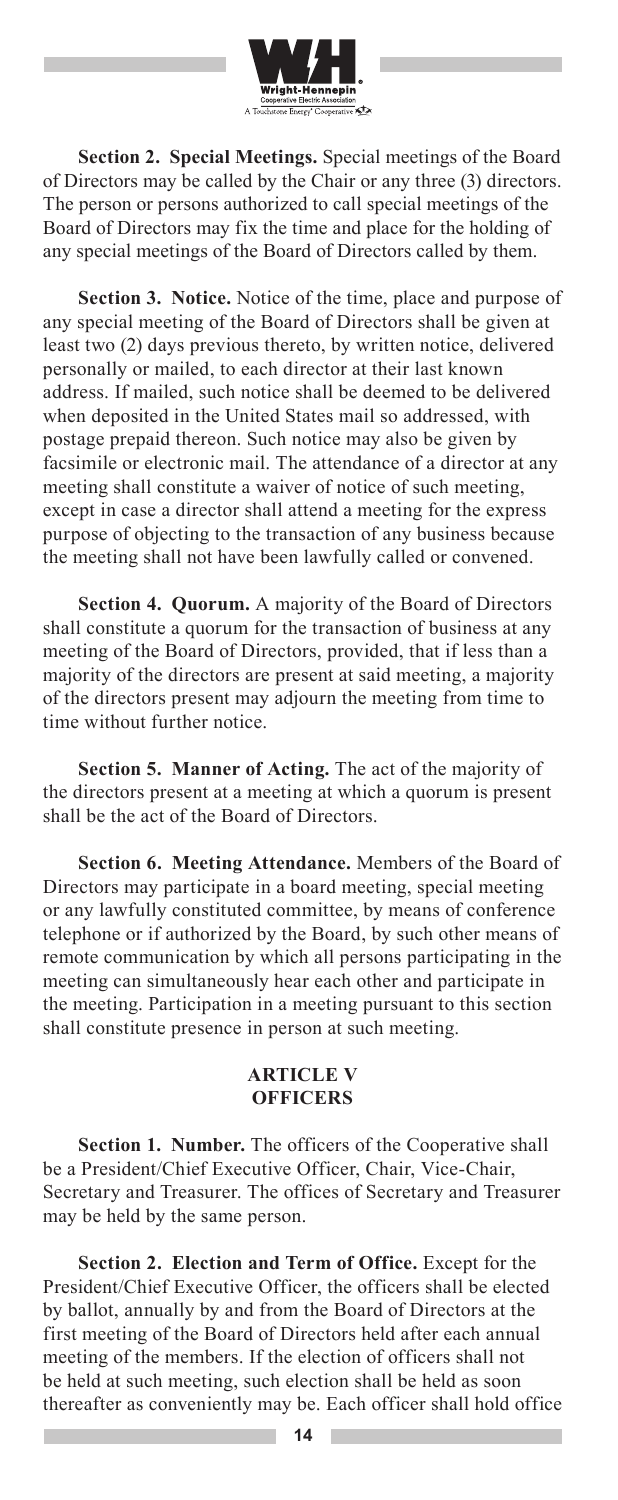

until the first meeting of the Board of Directors following the next succeeding annual meeting of the members or until his successor shall have been duly elected and shall have qualified subject to the provisions of these bylaws with respect to the removal of officers.

**Section 3. Removal.** Any officer or agent elected or appointed by the Board of Directors may be removed by the Board of Directors whenever in its judgment the best interests of the Cooperative will be served thereby.

**Section 4. Vacancies.** Except as otherwise provided in these bylaws. A vacancy in any office may be filled by the Board of Directors for the unexpired portion of the term.

#### **Section 5. Chair.** The Chair shall:

- (a) preside at all meetings of the members and of the Board of Directors;
- (b) sign any deeds, mortgages, deeds of trust, notes, bonds, contracts or other instruments authorized by the Board of Directors to be executed, except in cases in which the signing and execution thereof shall be expressly delegated by the Board of Directors or by these bylaws to some other officer or agent of the Cooperative or shall be required by law to be otherwise signed or executed; and
- (c) in general, shall perform all duties incident to the office of chair and such other duties as may be prescribed by the Board of Directors from time to time.

**Section 6. Vice-Chair.** In the absence of the Chair, or in the event of his/her inability or refusal to act, the Vice-Chair shall perform the duties of the Chair, and when so acting, shall have all the powers of and be subjected to all the restrictions upon the Chair and shall perform other duties as from time to time may be assigned to him/her by the Board of Directors.

**Section 7. Secretary**. The Secretary shall be responsible for:

- (a) keeping the minutes of the meetings of the members and of the board in books provided for that purpose;
- (b) seeing that all notices are duly given in accordance with these bylaws or as required by law;
- (c) the safekeeping of the corporate books and records;
- (d) keeping a register of the names and post office addresses of all members;
- (e) signing, with the Chair, necessary documents on behalf of the Cooperative;
- (f) keeping on file at all times a complete copy of the articles of incorporation and bylaws of the Cooperative containing all amendments, thereto, (which copy shall be open to the inspection of any member) and at the expense of the Cooperative, furnishing a copy of the bylaws and all amendments, thereto, to any member upon request; and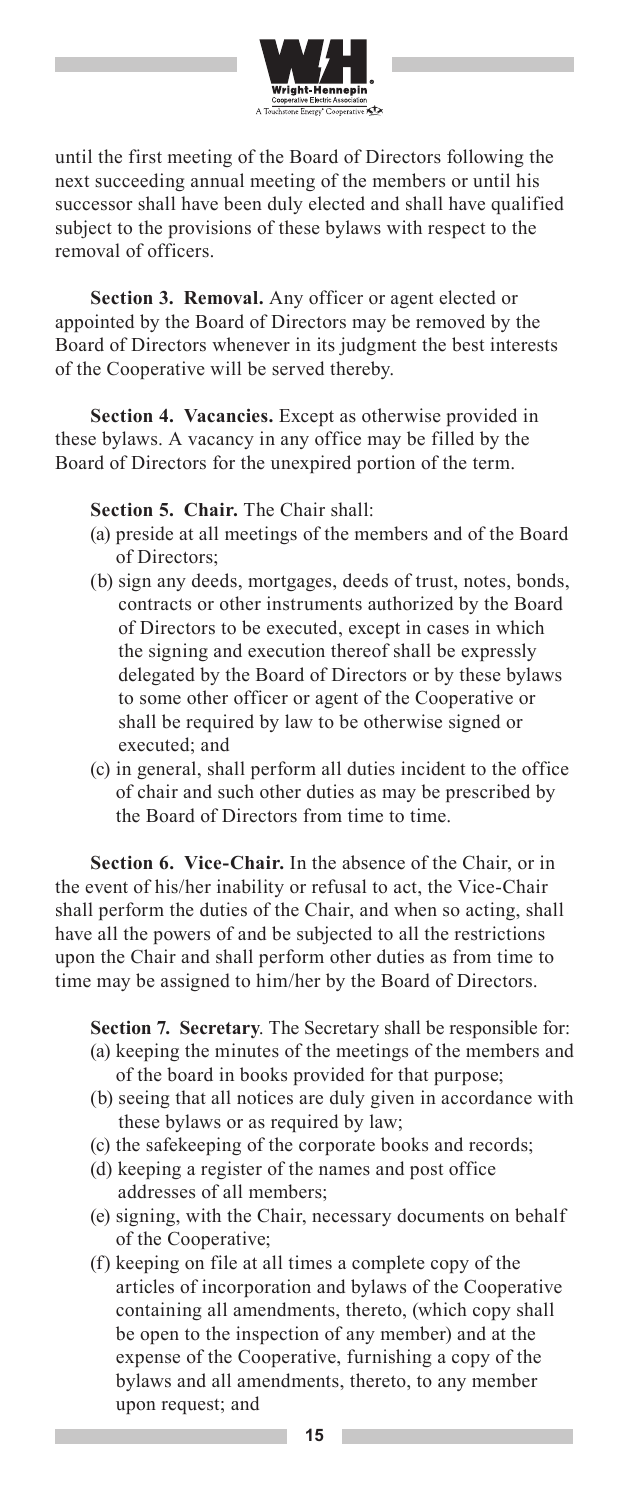

(g) in general, performing all duties incident to the office of Secretary and such other duties as from time to time may be assigned to him by the board.

Upon the request of the Secretary, the Board of Directors shall authorize the Secretary to delegate any or all of these duties to responsible employees of the Cooperative.

**Section 8. Treasurer.** The Treasurer shall be responsible for: (a) custody of all funds and securities of the Cooperative;

- (b) the receipt of and the issuance of receipts for all monies due and payable to the Cooperative and for the deposit of all such monies in the name of the Cooperative in such bank or banks or financial institutions as shall be selected in accordance with the provision of these bylaws; and
- (c) the general performance of all the duties incident to the office of Treasurer and such other duties as from time to time may be assigned to him by the board.

Upon the request of the Treasurer, the Board of Directors shall authorize the Treasurer to delegate any or all of these duties to responsible employees of the Cooperative.

**Section 9. President/Chief Executive Officer.** The Board of Directors shall appoint a President/Chief Executive Officer, who may be but who shall not be required to be a member of the Cooperative. The President/Chief Executive Officer shall perform such duties as the Board of Directors may from time to time require of him and shall have such authority as the Board of Directors may from time to time vest in him.

**Section 10. Bonds of Officers.** The Board of Directors shall require the Treasurer or any other officer of the Cooperative charged with the responsibility for the custody of its funds or property, to be bonded in such sum and with such surety as the Board of Directors shall determine. The Board of Directors in its discretion may also require any other officer, agent or employee of the Cooperative to be bonded in such amount and with such surety as it shall determine.

**Section 11. Reports.** The officers of the Cooperative shall submit at each annual meeting of the members reports covering the business of the Cooperative for the previous fiscal year and showing the condition of the Cooperative at the close of the fiscal year.

#### **ARTICLE VI DISTRIBUTION OF EARNINGS**

**Section 1. Members.** The Cooperative shall at all times be operated on a cooperative nonprofit basis for the mutual benefit of its members. For purposes of this Article VI, a member means a person or entity that takes delivery of electric energy from facilities owned by the Cooperative and receives an allocation of patronage capital.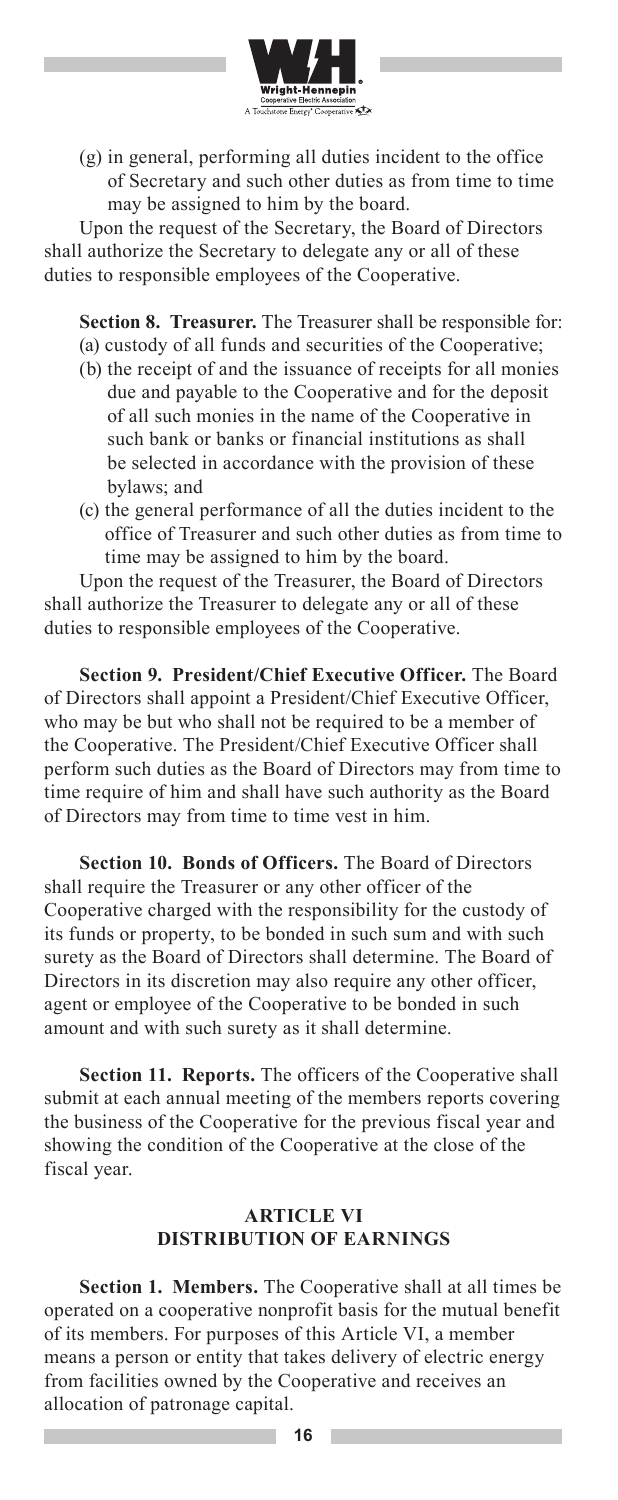

**Section 2. Patronage Capital in Connection with Delivering Electric Energy.** In the delivery of electric energy from facilities owned by the Cooperative, the Cooperative's operations shall be so conducted that all members will through their patronage furnish capital for the Cooperative. In order to induce patronage and to assure that the Cooperative will operate on a nonprofit basis, the Cooperative is obligated to account on a patronage basis to all its members for all amounts received and receivable from the furnishing of electric energy in excess of operating costs, expenses, capital reserves, and/or additional reserves properly chargeable against the furnishing of electric energy. All such amounts in excess of operating costs, expenses, capital reserves, and/or additional reserves at the moment of receipt by the Cooperative are received with the understanding that they are furnished by the members as capital. In accordance with Minnesota Statutes Chapter 308A (and/or all revisions or replacements thereof), the net income of the Cooperative, except for amounts set aside as capital reserves or additional reserves, shall be allocated on the basis of patronage as provided in the Bylaws. The records of this Cooperative may show the interest of patrons and members in the reserves.

The Cooperative is obligated to allocate by credits to a capital account for each member all such amounts in excess of operating costs, expenses, capital reserves, and/or additional reserves. The books and records of the Cooperative shall be set up and kept in such a manner that at the end of each fiscal year the amount of capital, if any, so furnished by each member is clearly reflected and credited in an appropriate record to the capital account of each member. All such amounts credited to the capital account of any member shall have the same status as though they had been paid to the member in cash in pursuance of a legal obligation to do so and the member had then furnished the Cooperative corresponding amounts for capital.

Funds and amounts, other than amounts received and receivable from the furnishing of electric service and in excess of operating costs and expenses chargeable against the furnishing of electric energy ("operating margins"), received by the Cooperative that exceed the Cooperative's costs and expenses ("non-operating margins") may be: (i) allocated as capital credits to members in the same manner as the Cooperative allocates operating margins as capital credits to members; or (ii) retained or used by the Cooperative as non- allocated capital and used to pay or offset any indebtedness, cost, expense, or to establish a reserve. Notwithstanding any contrary Bylaw, and to meet the Cooperative's reasonable needs, the Cooperative may accumulate and retain amounts exceeding those needed to meet current losses and expenses as the Board of Directors determines advisable ("Reasonable Reserves"). The Cooperative must keep records necessary to determine, at any time, each member's rights and interest in Reasonable Reserves.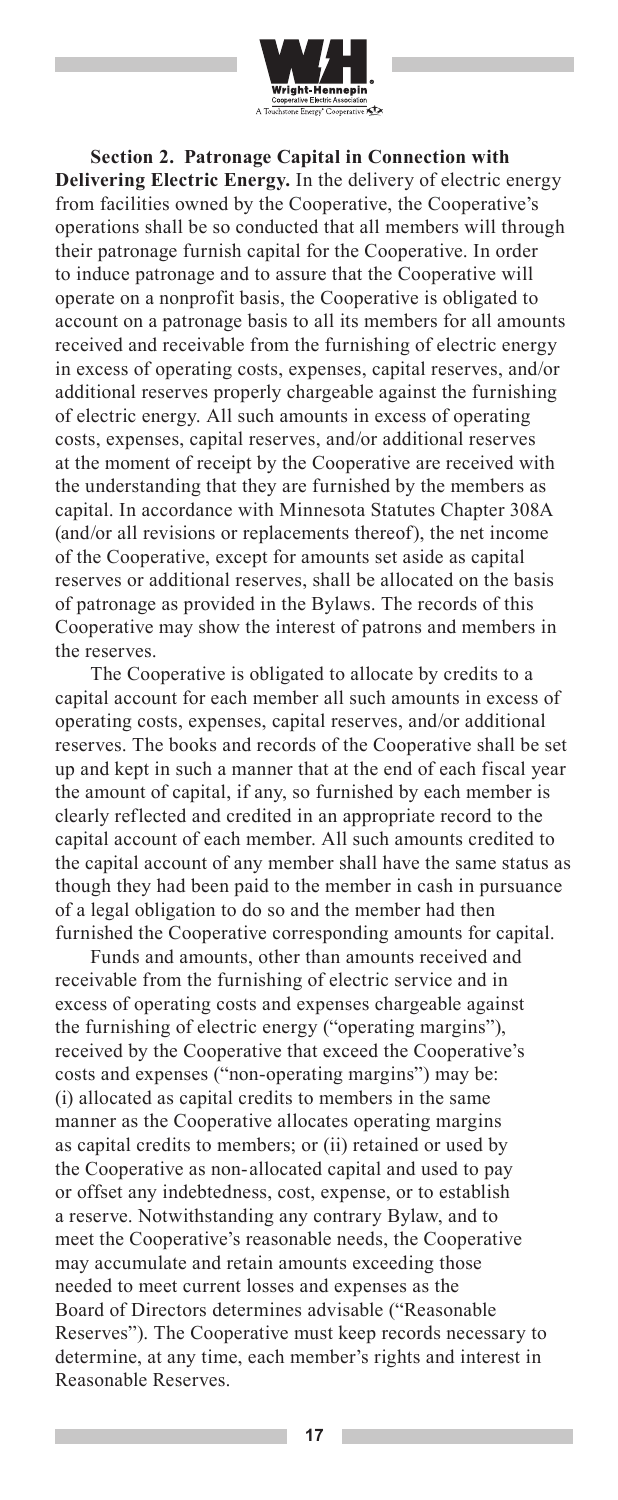

In the event of dissolution or liquidation of the Cooperative, after all outstanding indebtedness of the Cooperative shall have been paid, outstanding capital credits shall be retired without priority on a pro rata basis. If, at any time prior to dissolution or liquidation, the Board of Directors shall determine that the financial condition of the Cooperative will not be impaired, thereby, the capital then credited to members' accounts may be retired in full or in part. The Board of Directors shall determine the method, basis, priority, and order of retirement, if any, for all amounts heretofore and hereafter furnished as capital. In no event, however, shall any capital be retired contrary to the provisions of any unsatisfied mortgage executed by the Cooperative.

Capital credited to the account of each member shall be assignable as the Board of Directors, acting under policies of general application, shall determine.

The members and patrons of the Cooperative, by dealing with the Cooperative, acknowledge that the terms and provisions of the articles of incorporation and bylaws shall constitute and be a contract between the Cooperative and each member and patron, and the Cooperative and the members and patrons are bound by such contract, as fully as though each member and patron had individually signed a separate instrument containing such terms and provisions. The provisions of this article of the bylaws shall be called to the attention of each member and patron of the Cooperative by posting in a conspicuous place in the Cooperative's office.

An amount not to exceed one dollar (\$1.00) of capital credits accruing to each member each year shall be used for a subscription to the official cooperative newsletter. The Board of Directors is authorized to pay said subscription annually for each member, charging the amount of the subscription against the capital credited to the account of each member.

The Cooperative shall deduct a reasonable service charge against the capital credits of a member who has not claimed them beginning one year after the capital credits are declared payable. The amount of such service charge shall be based on the current cost of handling the capital credit account of the member.

As security for the full and prompt payment and performance when due of any and all obligations or indebtedness that may be owed by a "patron" (member or former member) to the Cooperative, the Cooperative shall have a continuing security interest in and recoupment claim against the patronage capital allocated to a patron. Each patron authorizes the Cooperative to perfect that security interest by any filing required under the Uniform Commercial Code. Regardless of a statute of limitation or other time limitation, after retired capital credits are allocated to a patron or former patron, the Cooperative may recoup, offset, or set off an amount owed to the Cooperative by the patron, including any services fees, by reducing the amount of retired capital credits paid by the amount owed to the Cooperative.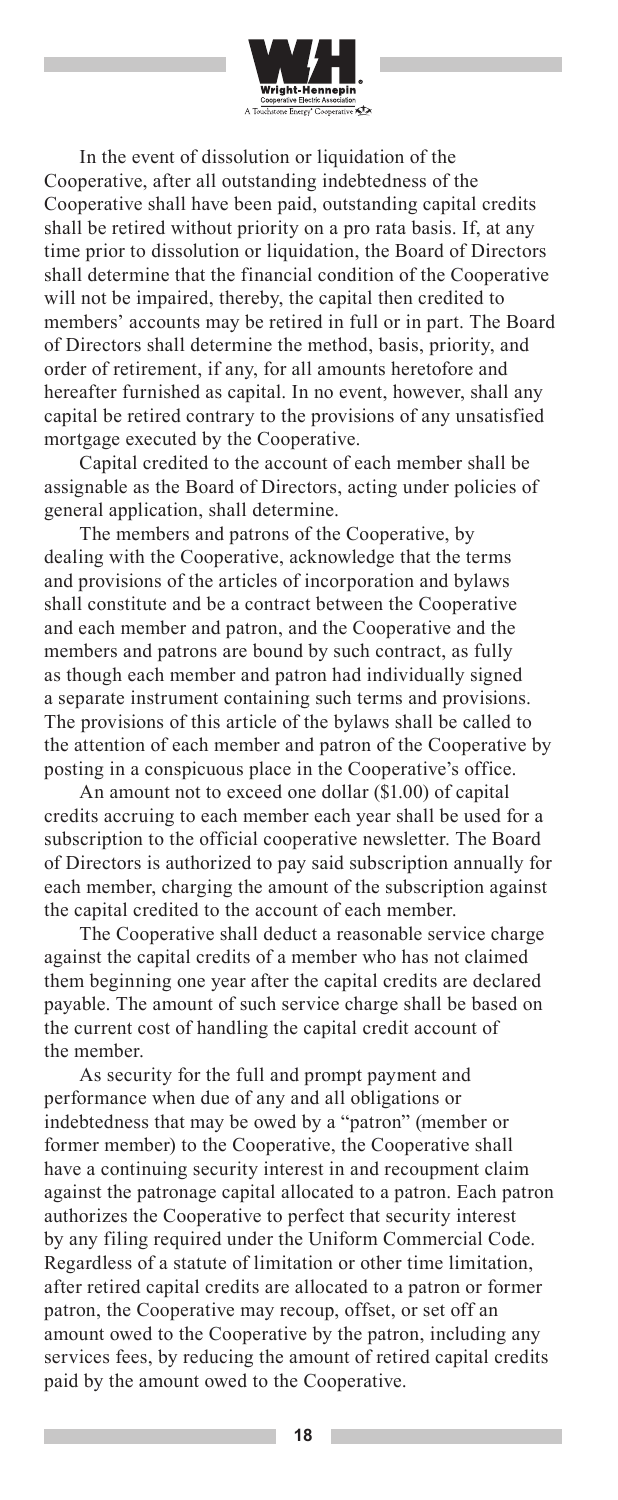

**Section 3. Other Patronage Allocations.** In the event that the Cooperative should engage in the business of furnishing goods or services other than the delivery of electric energy, all amounts received and receivable therefrom which are in excess of costs and expenses properly chargeable against the furnishing of such goods or services may be allocated annually and returned to the members of this Cooperative, or may be used by the Cooperative as permanent, non-allocated capital. In addition, all amounts allocated to the Cooperative from other organizations that furnish services, supplies, or products to the Cooperative may be allocated annually and returned to the members of this Cooperative, or may be used by the Cooperative as permanent, non-allocated capital. The Board of Directors shall determine the method, basis, priority, and order of retirement, if any, for all such amounts heretofore or hereafter allocated to the members of this Cooperative.

#### **ARTICLE VII DISPOSITION OF PROPERTY AND OTHER SIGNIFICANT EVENTS**

The Cooperative may at any meeting of its Board of Directors sell, mortgage, lease or exchange its properties and assets upon such terms and conditions as the board of directors may deem expedient and for the best interests of the Cooperative; provided, however, that if a sale or transfer contemplates a merger, liquidation or dissolution of Cooperative or a sale of more than 25% of the properties or assets of the Cooperative with no offsetting exchange of facilities, authorization therefore must first be obtained by the affirmative vote of three-quarters (3/4) of the members given at a meeting duly called for the purpose, or when authorized by the written consent of three-quarters (3/4) of the members provided that such affirmative vote or written consent of the members shall also represent the affirmative vote or written consent of at least three-quarters (3/4) of the total number of members of the Cooperative with voting rights; and provided further, however, that notwithstanding anything herein contained, the board of directors without authorization by the members shall have full power and authority to borrow money from the United States of America or any agency or instrumentality thereof or from any other lending institution and in connection with such borrowing to authorize the making and issuance of bonds, notes or other evidence of indebtedness and to secure the payment thereof, to authorize the execution and delivery of a mortgage or mortgages, or a deed or deeds of trust upon, or the pledging or encumbrancing of any or all of the properties and assets of the Cooperative, whether acquired or to be acquired, and wherever situated, as well as the revenues and income therefrom, all upon such terms and conditions as the Board of Directors shall determine.

Further notwithstanding anything herein contained, any repeal, amendment, or alteration of this Article VII that would result in a change in the member approval requirements for acts